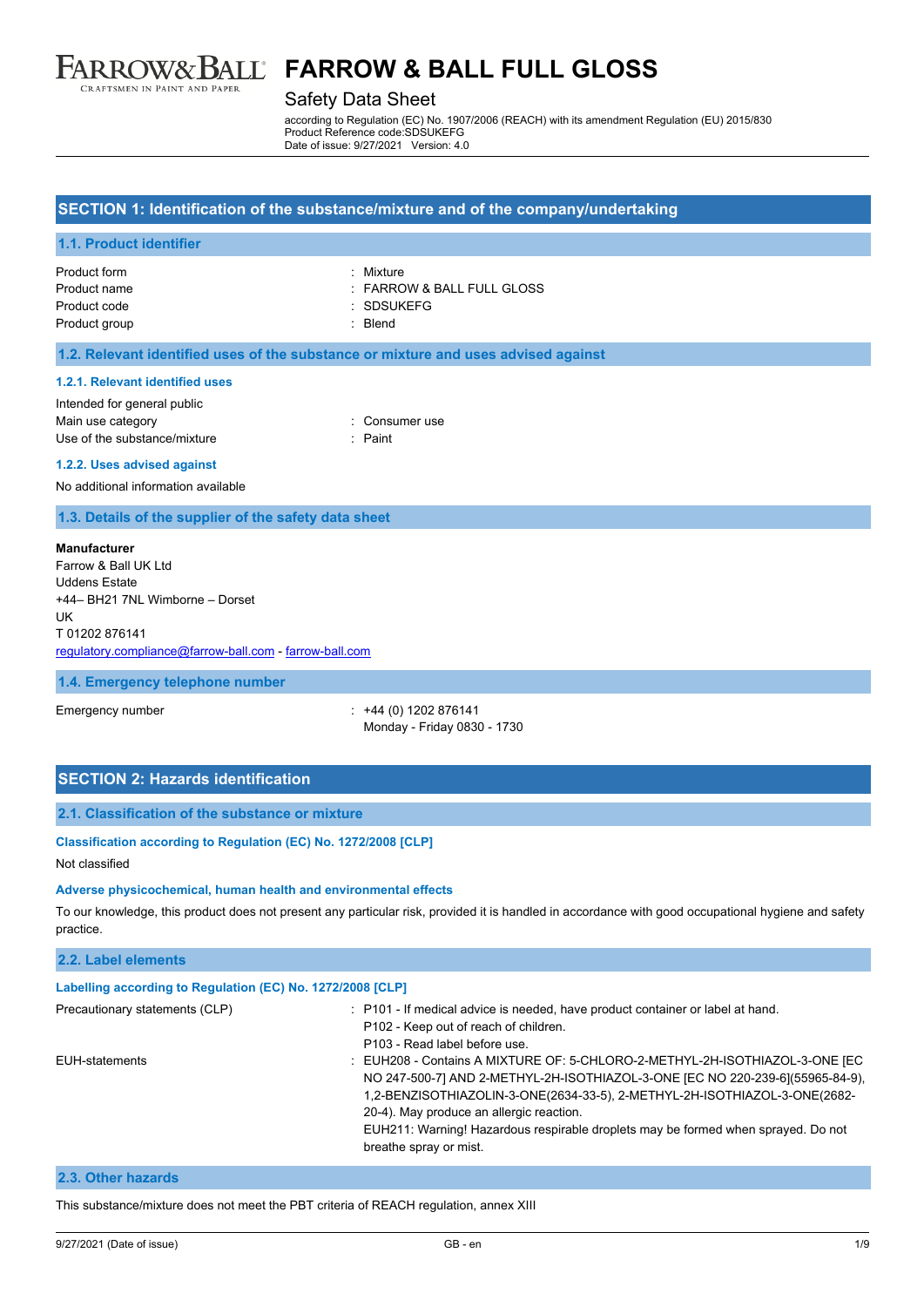# Safety Data Sheet

according to Regulation (EC) No. 1907/2006 (REACH) with its amendment Regulation (EU) 2015/830

This substance/mixture does not meet the vPvB criteria of REACH regulation, annex XIII

## **SECTION 3: Composition/information on ingredients**

## **3.1. Substances**

## Not applicable

# **3.2. Mixtures**

| <b>Name</b>                                                                                                                         | <b>Product identifier</b>                                             | $\frac{9}{6}$ | <b>Classification according to</b><br><b>Regulation (EC) No. 1272/2008</b><br>[CLP]                                                                                          |
|-------------------------------------------------------------------------------------------------------------------------------------|-----------------------------------------------------------------------|---------------|------------------------------------------------------------------------------------------------------------------------------------------------------------------------------|
| 1,2-BENZISOTHIAZOLIN-3-ONE                                                                                                          | CAS-No.: 2634-33-5<br>EC-No.: 220-120-9<br>EC Index-No.: 613-088-00-6 | < 0.1         | Acute Tox. 4 (Oral), H302<br>Skin Irrit. 2, H315<br>Eye Dam. 1, H318<br>Skin Sens. 1, H317<br>Aquatic Acute 1, H400                                                          |
| A MIXTURE OF: 5-CHLORO-2-METHYL-2H-<br>ISOTHIAZOL-3-ONE [EC NO 247-500-7] AND 2-<br>METHYL-2H-ISOTHIAZOL-3-ONE [EC NO 220-239-<br>6 | CAS-No.: 55965-84-9<br>EC Index-No.: 613-167-00-5                     | < 0.1         | Acute Tox. 3 (Inhalation), H331<br>Acute Tox. 3 (Dermal), H311<br>Acute Tox. 3 (Oral), H301<br>Skin Corr. 1A, H314<br>Skin Sens. 1, H317<br>Aquatic Chronic 1, H410 (M=100)  |
| 2-METHYL-2H-ISOTHIAZOL-3-ONE                                                                                                        | CAS-No.: 2682-20-4<br>EC-No.: 220-239-6                               | < 0.1         | Acute Tox. 3 (Oral), H301<br>Acute Tox. 3 (Dermal), H311<br>Skin Corr. 1A, H314<br><b>Skin Sens. 1, H317</b><br>Eye Dam. 1, H318<br>STOT SE 3, H335<br>Aquatic Acute 1, H400 |

| <b>Specific concentration limits:</b>                                                                                                |                                                                       |                                                                                                                                                           |
|--------------------------------------------------------------------------------------------------------------------------------------|-----------------------------------------------------------------------|-----------------------------------------------------------------------------------------------------------------------------------------------------------|
| <b>Name</b>                                                                                                                          | <b>Product identifier</b>                                             | <b>Specific concentration limits</b>                                                                                                                      |
| 1.2-BENZISOTHIAZOLIN-3-ONE                                                                                                           | CAS-No.: 2634-33-5<br>EC-No.: 220-120-9<br>EC Index-No.: 613-088-00-6 | ( 0.05 ≤C < 100) Skin Sens. 1, H317                                                                                                                       |
| A MIXTURE OF: 5-CHLORO-2-METHYL-2H-<br>ISOTHIAZOL-3-ONE [EC NO 247-500-7] AND 2-<br>METHYL-2H-ISOTHIAZOL-3-ONE JEC NO 220-239-<br>6] | CAS-No.: 55965-84-9<br>EC Index-No.: 613-167-00-5                     | (0.0015 ≤C < 100) Skin Sens. 1, H317<br>(0.06 ≤C ≤ 0.6) Skin Irrit. 2, H315<br>( 0.06 ≤C ≤ 0.6) Eye Irrit. 2, H319<br>( 0.6 ≤C < 100) Skin Corr. 1B, H314 |
| 2-METHYL-2H-ISOTHIAZOL-3-ONE                                                                                                         | CAS-No.: 2682-20-4<br>EC-No.: 220-239-6                               | ( 0.0015 ≤C < 100) Skin Sens. 1, H317                                                                                                                     |

Comments **in the contains of the liquid mixture contains titanium dioxide.** The hazard of this substance arises when respirable dust is inhaled and so applies only to powder forms.

Full text of H and EUH statements: see section 16

| <b>SECTION 4: First aid measures</b>                                                                                                                       |                                                                                                                                                                                                             |
|------------------------------------------------------------------------------------------------------------------------------------------------------------|-------------------------------------------------------------------------------------------------------------------------------------------------------------------------------------------------------------|
| 4.1. Description of first aid measures                                                                                                                     |                                                                                                                                                                                                             |
| First-aid measures after inhalation<br>First-aid measures after skin contact<br>First-aid measures after eye contact<br>First-aid measures after ingestion | : Remove person to fresh air and keep comfortable for breathing.<br>: Wash skin with plenty of water.<br>: Rinse eyes with water as a precaution.<br>: Call a poison center or a doctor if you feel unwell. |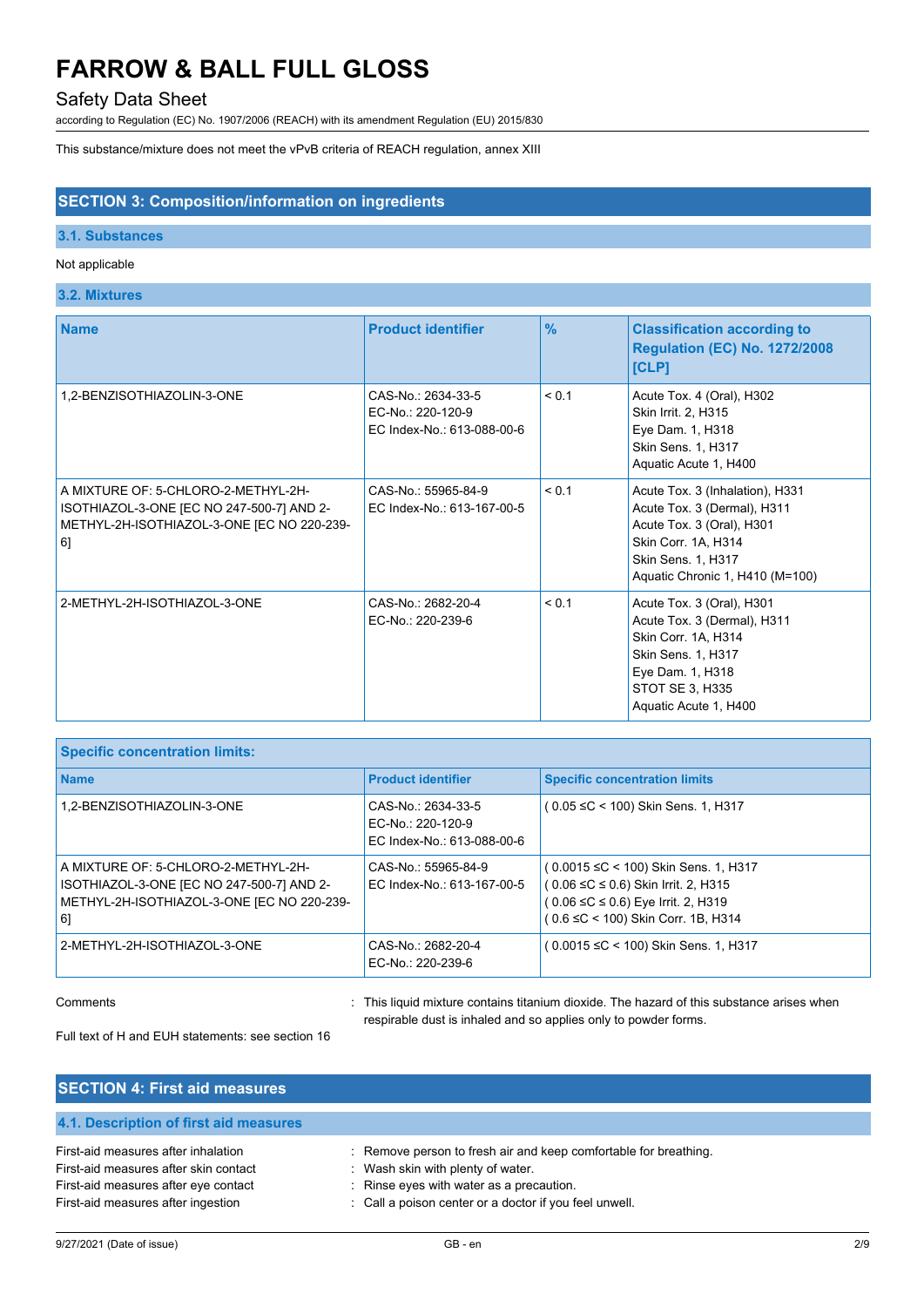# Safety Data Sheet

according to Regulation (EC) No. 1907/2006 (REACH) with its amendment Regulation (EU) 2015/830

| 4.2. Most important symptoms and effects, both acute and delayed                                              |                                                                                                                                           |  |
|---------------------------------------------------------------------------------------------------------------|-------------------------------------------------------------------------------------------------------------------------------------------|--|
| Symptoms/effects after skin contact<br>Symptoms/effects after eye contact<br>Symptoms/effects after ingestion | : Repeated exposure may cause skin dryness or cracking.<br>May cause slight irritation.<br>: May cause irritation to the digestive tract. |  |
| 4.3. Indication of any immediate medical attention and special treatment needed                               |                                                                                                                                           |  |

Treat symptomatically.

| <b>SECTION 5: Firefighting measures</b>                                                                                  |                                                                                                                                                                              |
|--------------------------------------------------------------------------------------------------------------------------|------------------------------------------------------------------------------------------------------------------------------------------------------------------------------|
| 5.1. Extinguishing media                                                                                                 |                                                                                                                                                                              |
| Suitable extinguishing media                                                                                             | Water spray. Dry powder. Foam. Carbon dioxide.                                                                                                                               |
| 5.2. Special hazards arising from the substance or mixture                                                               |                                                                                                                                                                              |
| Fire hazard<br><b>Explosion hazard</b><br>Reactivity in case of fire<br>Hazardous decomposition products in case of fire | : Not flammable.<br>: No direct explosion hazard.<br>: Product is not explosive.<br>: Toxic fumes may be released.                                                           |
| 5.3. Advice for firefighters                                                                                             |                                                                                                                                                                              |
| Precautionary measures fire<br>Protection during firefighting                                                            | : Stop leak if safe to do so.<br>: Do not attempt to take action without suitable protective equipment. Self-contained<br>breathing apparatus. Complete protective clothing. |

| <b>SECTION 6: Accidental release measures</b>                            |                                                                                                                                                              |
|--------------------------------------------------------------------------|--------------------------------------------------------------------------------------------------------------------------------------------------------------|
| 6.1. Personal precautions, protective equipment and emergency procedures |                                                                                                                                                              |
| General measures                                                         | Clean up any spills as soon as possible, using an absorbent material to collect it. Stop leak<br>if safe to do so                                            |
| 6.1.1. For non-emergency personnel                                       |                                                                                                                                                              |
| Protective equipment<br>Emergency procedures                             | : Wear recommended personal protective equipment.<br>: Avoid contact with skin and eyes.                                                                     |
| 6.1.2. For emergency responders                                          |                                                                                                                                                              |
| Protective equipment                                                     | Do not attempt to take action without suitable protective equipment. For further information<br>refer to section 8: "Exposure controls/personal protection". |
| Emergency procedures                                                     | Stop leak if safe to do so.                                                                                                                                  |
| <b>6.2. Environmental precautions</b>                                    |                                                                                                                                                              |
| Avoid release to the environment.                                        |                                                                                                                                                              |
| 6.3. Methods and material for containment and cleaning up                |                                                                                                                                                              |
| For containment<br>Methods for cleaning up<br>Other information          | Stop leak without risks if possible.<br>Take up liquid spill into absorbent material.<br>Dispose of materials or solid residues at an authorized site.       |
| 6.4. Reference to other sections                                         |                                                                                                                                                              |

For further information refer to section 13.

| <b>SECTION 7: Handling and storage</b> |                                                                                    |
|----------------------------------------|------------------------------------------------------------------------------------|
| 7.1. Precautions for safe handling     |                                                                                    |
| Precautions for safe handling          | : Ensure good ventilation of the work station. Wear personal protective equipment. |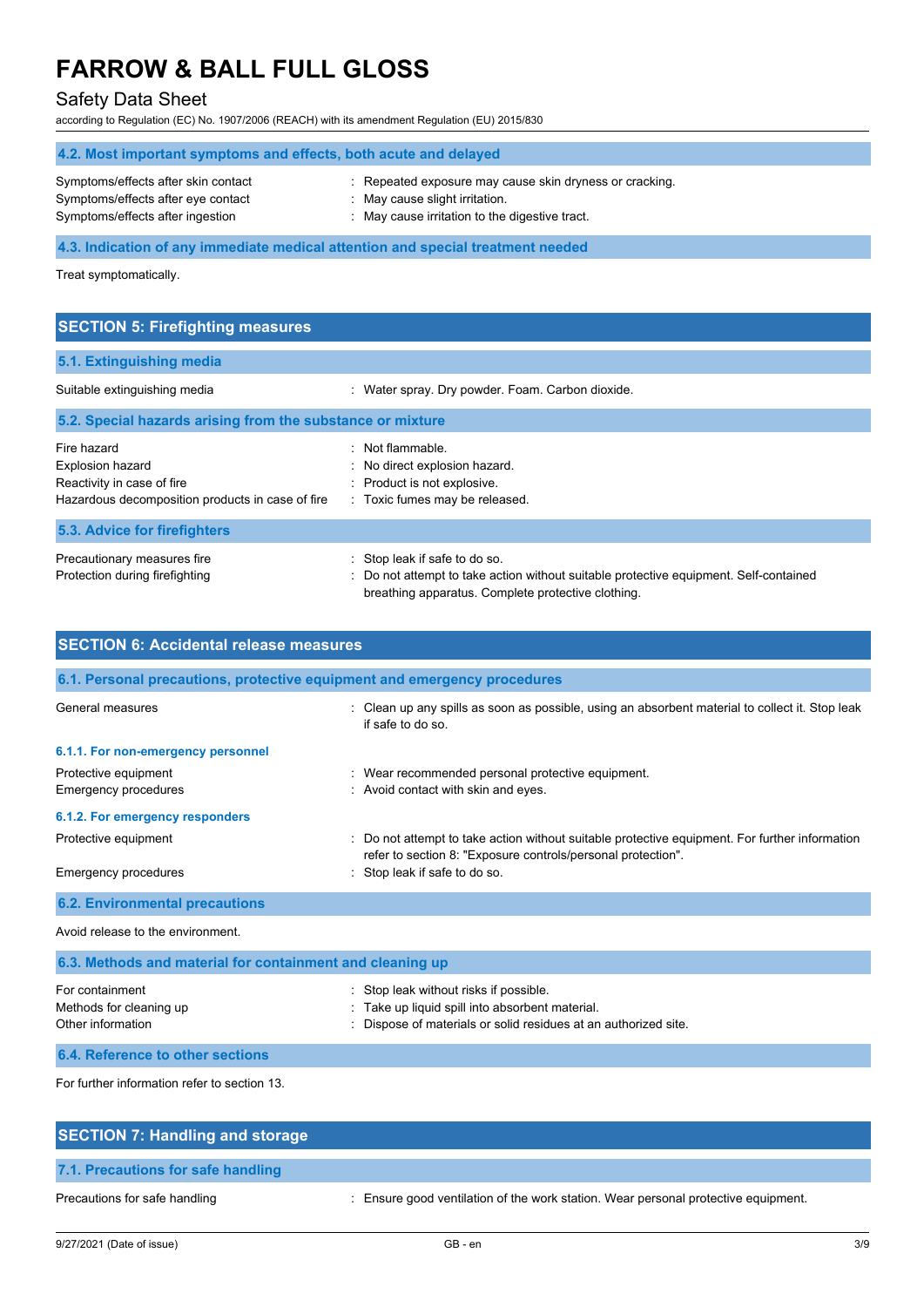## Safety Data Sheet

according to Regulation (EC) No. 1907/2006 (REACH) with its amendment Regulation (EU) 2015/830

| Hygiene measures                                                  | : Do not eat, drink or smoke when using this product. Always wash hands after handling the<br>product. |
|-------------------------------------------------------------------|--------------------------------------------------------------------------------------------------------|
| 7.2. Conditions for safe storage, including any incompatibilities |                                                                                                        |
| Storage conditions                                                | : Store in a well-ventilated place. Keep cool.                                                         |
| 7.3. Specific end use(s)                                          |                                                                                                        |

No additional information available

## **SECTION 8: Exposure controls/personal protection**

## **8.1. Control parameters**

### **8.1.1 National occupational exposure and biological limit values**

No additional information available

#### **8.1.2. Recommended monitoring procedures**

No additional information available

#### **8.1.3. Air contaminants formed**

No additional information available

#### **8.1.4. DNEL and PNEC**

No additional information available

#### **8.1.5. Control banding**

No additional information available

### **8.2. Exposure controls**

### **8.2.1. Appropriate engineering controls**

#### **Appropriate engineering controls:**

Ensure good ventilation of the work station.

### **8.2.2. Personal protection equipment**

## **Personal protective equipment:**

Gloves. Protective goggles.

# **Personal protective equipment symbol(s):**



#### **8.2.2.1. Eye and face protection**

**Eye protection:** Safety glasses

### **8.2.2.2. Skin protection**

**Skin and body protection:** Wear suitable protective clothing

**Hand protection:** Protective gloves

#### **8.2.2.3. Respiratory protection**

### **Respiratory protection:**

In case of insufficient ventilation, wear suitable respiratory equipment. Correctly fitting FFP1 or P3 (with P100 particulate filter) respiratory equipment, approved to EN 149/EN 405 should be worn when spraying this product.

### **8.2.2.4. Thermal hazards**

No additional information available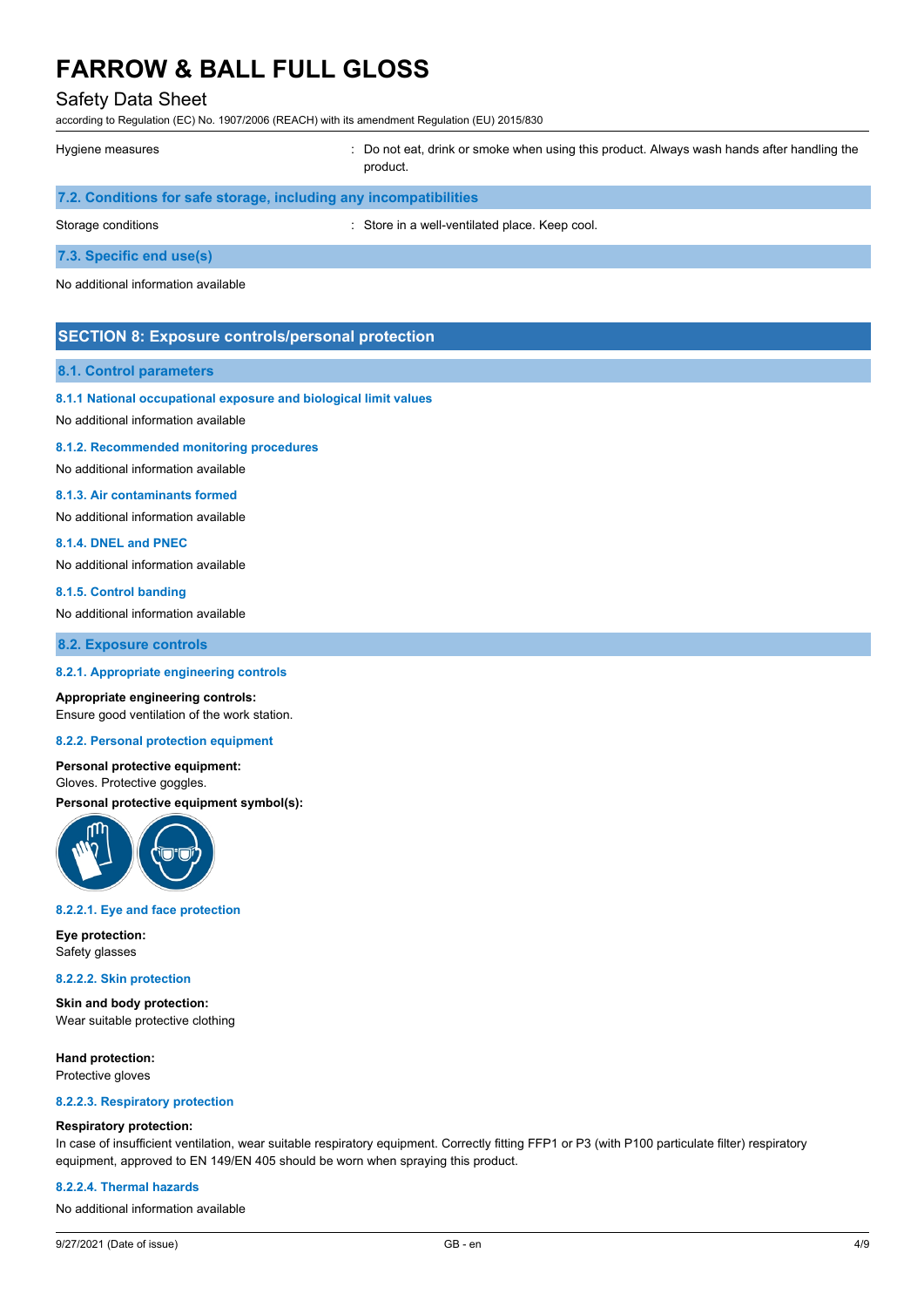# Safety Data Sheet

according to Regulation (EC) No. 1907/2006 (REACH) with its amendment Regulation (EU) 2015/830

### **8.2.3. Environmental exposure controls**

### **Environmental exposure controls:**

Avoid release to the environment.

#### **Consumer exposure controls:**

The substance is not classified for human health hazards or for environment effects and it is not PBT or vPvB so that no exposure assessment or risk characterisation is required. For tasks where the intervention of workers is required, the substance must be handled in accordance with good industrial hygiene and safety procedures.

### **Other information:**

Do not eat, drink or smoke when using this product.

## **SECTION 9: Physical and chemical properties**

### **9.1. Information on basic physical and chemical properties**

| Physical state<br>Appearance<br>Colour<br>Odour<br>Odour threshold<br>рH<br>Relative evaporation rate (butylacetate=1)<br>Melting point<br>Freezing point<br>Boiling point<br>Flash point<br>Auto-ignition temperature<br>Decomposition temperature<br>Flammability (solid, gas)<br>Vapour pressure | : Liquid<br>Liquid.<br>Various.<br>Barely perceptible odour.<br>No data available<br>$8.0 - 8.5$<br>: No data available<br>No data available.<br>No data available<br>: 100 °C<br>>100 °C<br>No data available.<br>: No data available<br>: Not applicable<br>No data available |
|-----------------------------------------------------------------------------------------------------------------------------------------------------------------------------------------------------------------------------------------------------------------------------------------------------|---------------------------------------------------------------------------------------------------------------------------------------------------------------------------------------------------------------------------------------------------------------------------------|
|                                                                                                                                                                                                                                                                                                     |                                                                                                                                                                                                                                                                                 |
|                                                                                                                                                                                                                                                                                                     |                                                                                                                                                                                                                                                                                 |
|                                                                                                                                                                                                                                                                                                     |                                                                                                                                                                                                                                                                                 |
|                                                                                                                                                                                                                                                                                                     |                                                                                                                                                                                                                                                                                 |
|                                                                                                                                                                                                                                                                                                     |                                                                                                                                                                                                                                                                                 |
|                                                                                                                                                                                                                                                                                                     |                                                                                                                                                                                                                                                                                 |
| Relative vapour density at 20 °C                                                                                                                                                                                                                                                                    | No data available.                                                                                                                                                                                                                                                              |
| Relative density                                                                                                                                                                                                                                                                                    | $: 1.2 - 1.4$ g/cc                                                                                                                                                                                                                                                              |
| Solubility                                                                                                                                                                                                                                                                                          | No data available                                                                                                                                                                                                                                                               |
| Partition coefficient n-octanol/water (Log Pow)                                                                                                                                                                                                                                                     | No data available                                                                                                                                                                                                                                                               |
| Viscosity, kinematic                                                                                                                                                                                                                                                                                | No data available                                                                                                                                                                                                                                                               |
| Viscosity, dynamic                                                                                                                                                                                                                                                                                  | No data available                                                                                                                                                                                                                                                               |
| <b>Explosive properties</b>                                                                                                                                                                                                                                                                         | No data available                                                                                                                                                                                                                                                               |
| Oxidising properties                                                                                                                                                                                                                                                                                | No data available                                                                                                                                                                                                                                                               |
| <b>Explosive limits</b>                                                                                                                                                                                                                                                                             | No data available                                                                                                                                                                                                                                                               |
| 9.2. Other information                                                                                                                                                                                                                                                                              |                                                                                                                                                                                                                                                                                 |

VOC content : 13 d (130g/l)

## **SECTION 10: Stability and reactivity**

## **10.1. Reactivity**

The product is non-reactive under normal conditions of use, storage and transport.

**10.2. Chemical stability**

Stable under normal conditions.

**10.3. Possibility of hazardous reactions**

No dangerous reactions known under normal conditions of use.

## **10.4. Conditions to avoid**

None under recommended storage and handling conditions (see section 7).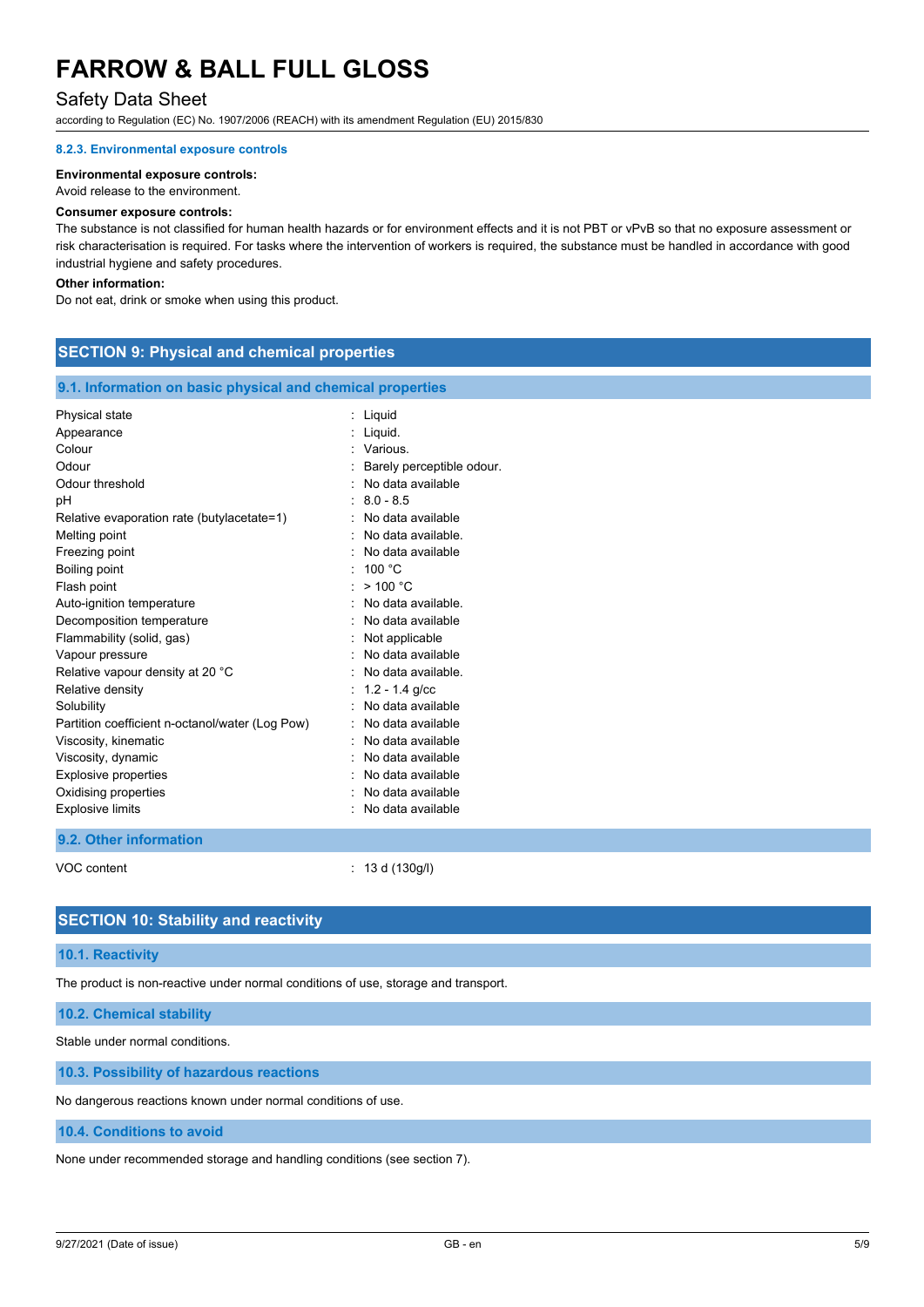# Safety Data Sheet

according to Regulation (EC) No. 1907/2006 (REACH) with its amendment Regulation (EU) 2015/830

### **10.5. Incompatible materials**

## No additional information available

### **10.6. Hazardous decomposition products**

Under normal conditions of storage and use, hazardous decomposition products should not be produced.

# **SECTION 11: Toxicological information 11.1 Information on toxicological effects** Acute toxicity (oral) **Example 2** Constant Constant Constant Constant Constant Constant Constant Constant Constant Acute toxicity (dermal) **Example 2** and the classified in the classified Acute toxicity (inhalation) **Example 2** Control of the classified Skin corrosion/irritation in the set of the set of the set of the set of the set of the set of the set of the set of the set of the set of the set of the set of the set of the set of the set of the set of the set of the se pH: 8.0 - 8.5 Serious eye damage/irritation **in the serious example of the Serious** : Not classified pH: 8.0 - 8.5 Respiratory or skin sensitisation **in the sensitism**: Not classified Germ cell mutagenicity **in the case of the control of the control of the control of the control of the control of the control of the control of the control of the control of the control of the control of the control of the** Carcinogenicity **Carcinogenicity Carcinogenicity Carcinogenicity Carcinogenicity** Reproductive toxicity **in the contract of the CO** contract in the Reproductive toxicity STOT-single exposure **in the state of the state of the STOT-single exposure** the state of the state of the state of the state of the state of the state of the state of the state of the state of the state of the state of th **2-METHYL-2H-ISOTHIAZOL-3-ONE (2682-20-4)** STOT-single exposure May cause respiratory irritation. STOT-repeated exposure in the state of the state of the STOT-repeated exposure Aspiration hazard **in the set of the set of the set of the set of the set of the set of the set of the set of the set of the set of the set of the set of the set of the set of the set of the set of the set of the set of th**

| <b>SECTION 12: Ecological information</b>                                              |                                                                                                                          |
|----------------------------------------------------------------------------------------|--------------------------------------------------------------------------------------------------------------------------|
| 12.1. Toxicity                                                                         |                                                                                                                          |
| Ecology - general<br>÷                                                                 | The product is not considered harmful to aquatic organisms nor to cause long-term adverse<br>effects in the environment. |
| Hazardous to the aquatic environment, short-term<br>(acute)                            | : Not classified                                                                                                         |
| Hazardous to the aquatic environment, long-term<br>(chronic)<br>Not rapidly degradable | : Not classified                                                                                                         |
| 12.2. Persistence and degradability                                                    |                                                                                                                          |
| <b>FARROW &amp; BALL FULL GLOSS</b>                                                    |                                                                                                                          |
| Persistence and degradability                                                          | Biodegradability in water: no data available.                                                                            |
| 12.3. Bioaccumulative potential                                                        |                                                                                                                          |
| <b>FARROW &amp; BALL FULL GLOSS</b>                                                    |                                                                                                                          |
| Bioaccumulative potential                                                              | No bioaccumulation data available.                                                                                       |
| 12.4. Mobility in soil                                                                 |                                                                                                                          |

No additional information available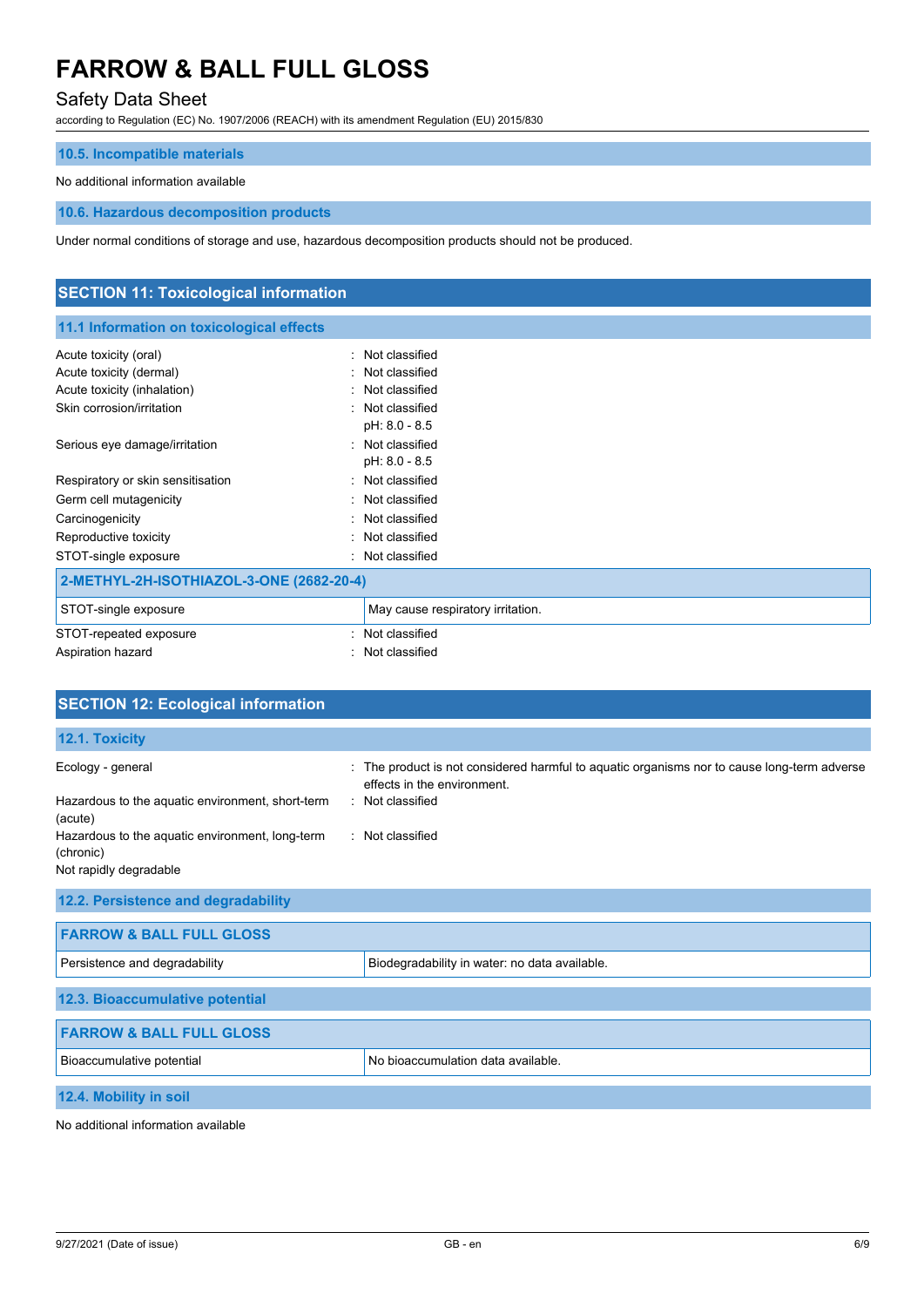# Safety Data Sheet

according to Regulation (EC) No. 1907/2006 (REACH) with its amendment Regulation (EU) 2015/830

| 12.5. Results of PBT and vPvB assessment                                               |
|----------------------------------------------------------------------------------------|
|                                                                                        |
| <b>FARROW &amp; BALL FULL GLOSS</b>                                                    |
| This substance/mixture does not meet the PBT criteria of REACH regulation, annex XIII  |
| This substance/mixture does not meet the vPvB criteria of REACH regulation, annex XIII |

### **12.6. Other adverse effects**

No additional information available

# **SECTION 13: Disposal considerations**

## **13.1. Waste treatment methods**

| Regional legislation (waste)               | Disposal must be done according to official regulations.                                                                   |
|--------------------------------------------|----------------------------------------------------------------------------------------------------------------------------|
| Waste treatment methods                    | : Dispose of contents/container in accordance with licensed collector's sorting instructions.                              |
| Product/Packaging disposal recommendations | Dispose of contents/container to comply with local regulations                                                             |
| Additional information                     | : Clean up even minor leaks or spills if possible without unnecessary risk. Do not allow waste<br>to form a powder / dust. |
| Ecology - waste materials                  | : Avoid release to the environment.                                                                                        |

# **SECTION 14: Transport information**

## In accordance with ADR / IMDG / IATA / ADN / RID

| <b>ADR</b>                             | <b>IMDG</b>    | <b>IATA</b>    | <b>ADN</b>     | <b>RID</b>     |
|----------------------------------------|----------------|----------------|----------------|----------------|
| 14.1. UN number                        |                |                |                |                |
| Not applicable                         | Not applicable | Not applicable | Not applicable | Not applicable |
| 14.2. UN proper shipping name          |                |                |                |                |
| Not applicable                         | Not applicable | Not applicable | Not applicable | Not applicable |
| 14.3. Transport hazard class(es)       |                |                |                |                |
| Not applicable                         | Not applicable | Not applicable | Not applicable | Not applicable |
| 14.4. Packing group                    |                |                |                |                |
| Not applicable                         | Not applicable | Not applicable | Not applicable | Not applicable |
| <b>14.5. Environmental hazards</b>     |                |                |                |                |
| Not applicable                         | Not applicable | Not applicable | Not applicable | Not applicable |
| No supplementary information available |                |                |                |                |

# **14.6. Special precautions for user**

Special transport precautions **interpretatal intervals** : Do not empty into drains, Prevent entry to sewers and public waters

## **Overland transport**

Not applicable

# **Transport by sea**

Not applicable

# **Air transport**

Not applicable

## **Inland waterway transport** Not applicable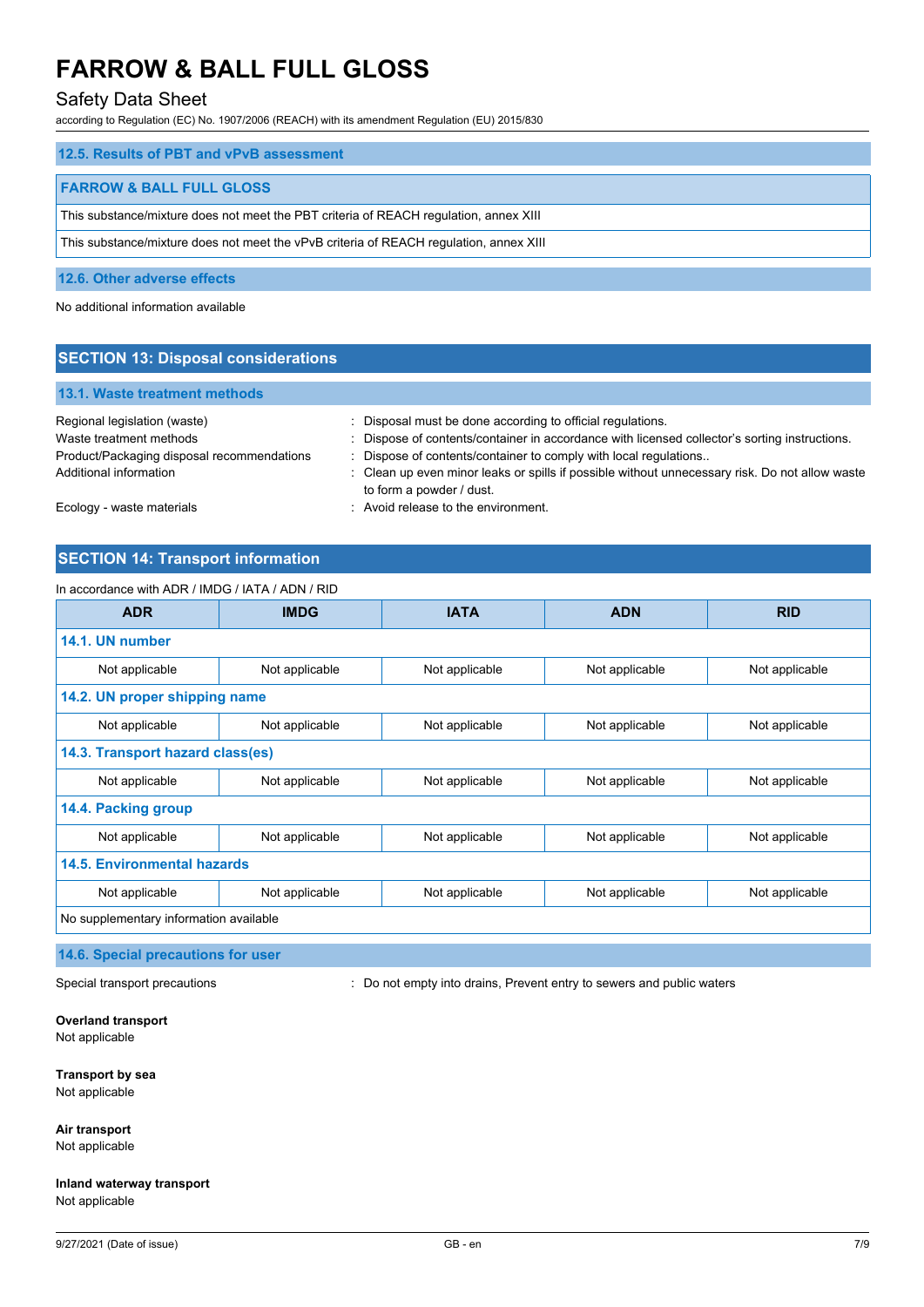## Safety Data Sheet

according to Regulation (EC) No. 1907/2006 (REACH) with its amendment Regulation (EU) 2015/830

## **Rail transport**

Not applicable

**14.7. Transport in bulk according to Annex II of Marpol and the IBC Code**

Not applicable

# **SECTION 15: Regulatory information**

**15.1. Safety, health and environmental regulations/legislation specific for the substance or mixture**

### **15.1.1. EU-Regulations**

Contains no REACH substances with Annex XVII restrictions

Contains no substance on the REACH candidate list

Contains no REACH Annex XIV substances

Contains no substance subject to Regulation (EU) No 649/2012 of the European Parliament and of the Council of 4 July 2012 concerning the export and import of hazardous chemicals.

Contains no substance subject to Regulation (EU) No 2019/1021 of the European Parliament and of the Council of 20 June 2019 on persistent organic pollutants

Contains no substance subject to Regulation (EU) 2019/1148 of the European Parliament and of the Council of 20 June 2019 on the marketing and use of explosives precursors.

VOC content : 13 d (130g/l)

### **15.1.2. National regulations**

No additional information available

**15.2. Chemical safety assessment**

No chemical safety assessment has been carried out

# **SECTION 16: Other information**

| <b>Full text of H- and EUH-statements:</b> |                                                                                                                                                                                                                                                                          |  |
|--------------------------------------------|--------------------------------------------------------------------------------------------------------------------------------------------------------------------------------------------------------------------------------------------------------------------------|--|
|                                            | EUH211: Warning! Hazardous respirable droplets may be formed when sprayed. Do not breathe spray or mist.                                                                                                                                                                 |  |
| Acute Tox. 3 (Dermal)                      | Acute toxicity (dermal), Category 3                                                                                                                                                                                                                                      |  |
| Acute Tox. 3 (Inhalation)                  | Acute toxicity (inhal.), Category 3                                                                                                                                                                                                                                      |  |
| Acute Tox. 3 (Oral)                        | Acute toxicity (oral), Category 3                                                                                                                                                                                                                                        |  |
| Acute Tox. 4 (Oral)                        | Acute toxicity (oral), Category 4                                                                                                                                                                                                                                        |  |
| Aquatic Acute 1                            | Hazardous to the aquatic environment - Acute Hazard, Category 1                                                                                                                                                                                                          |  |
| Aquatic Chronic 1                          | Hazardous to the aquatic environment - Chronic Hazard, Category 1                                                                                                                                                                                                        |  |
| <b>EUH208</b>                              | Contains A MIXTURE OF: 5-CHLORO-2-METHYL-2H-ISOTHIAZOL-3-ONE [EC NO 247-500-7] AND 2-METHYL-2H-<br>ISOTHIAZOL-3-ONE [EC NO 220-239-6](55965-84-9), 1,2-BENZISOTHIAZOLIN-3-ONE(2634-33-5), 2-METHYL-2H-<br>ISOTHIAZOL-3-ONE(2682-20-4). May produce an allergic reaction. |  |
| Eye Dam. 1                                 | Serious eye damage/eye irritation, Category 1                                                                                                                                                                                                                            |  |
| Eye Irrit. 2                               | Serious eye damage/eye irritation, Category 2                                                                                                                                                                                                                            |  |
| H301                                       | Toxic if swallowed.                                                                                                                                                                                                                                                      |  |
| H302                                       | Harmful if swallowed.                                                                                                                                                                                                                                                    |  |
| H311                                       | Toxic in contact with skin.                                                                                                                                                                                                                                              |  |
| H314                                       | Causes severe skin burns and eye damage.                                                                                                                                                                                                                                 |  |
| H315                                       | Causes skin irritation.                                                                                                                                                                                                                                                  |  |
| H317                                       | May cause an allergic skin reaction.                                                                                                                                                                                                                                     |  |